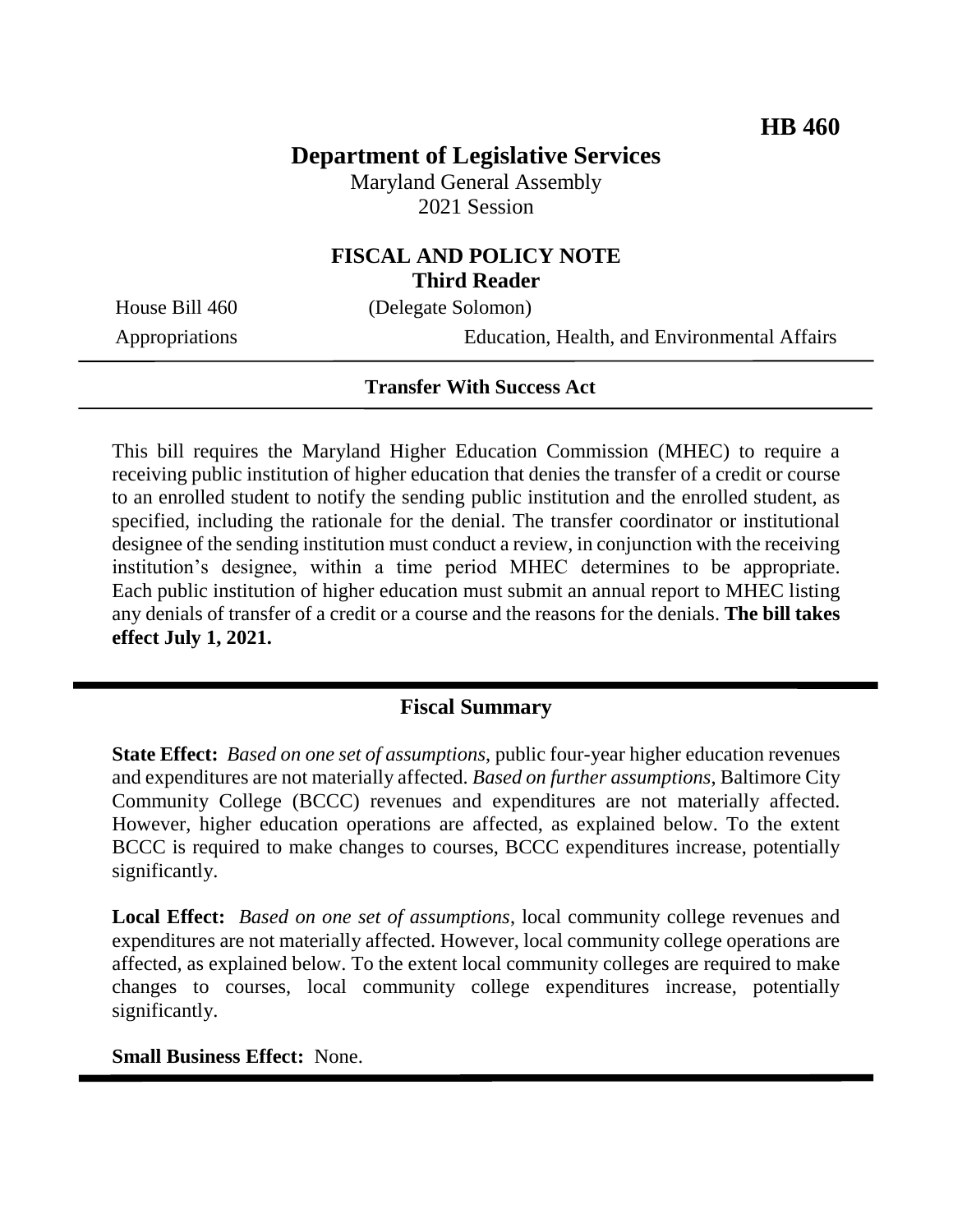# **Analysis**

### **Current Law:**

#### *Statute – Transfer Requirements*

MHEC must establish procedures for the transfer of students between public segments of postsecondary education. MHEC must recommend cooperative programs among segments of postsecondary education to assure appropriate flexibility in the higher education system. In conjunction with the governing boards of institutions, MHEC must establish standards for articulation agreements.

MHEC, in collaboration with the public institutions of higher education, was required to develop and implement, by July 1, 2016, a statewide transfer agreement whereby at least 60 credits of general education, elective, and major courses that a student earns at any community college in the State toward an associate of arts or associate of science degree must be transferable to any public four-year higher education institution in the State for credit toward a bachelor's degree.

In addition, MHEC, in collaboration with the public institutions of higher education, was required to develop and implement, by July 1, 2016, a statewide reverse transfer agreement whereby at least 30 credits that a student earns at any public four-year institution in the State toward a bachelor's degree are transferable to any community college in the State for credit toward an associate's degree.

#### *Regulations – Transfer of Courses and Credits*

The Code of Maryland Regulations establishes detailed transfer requirements that specify which types of credits and courses must transfer. In general, credit earned at any public institution in the State is transferable to any other public institution if (1) the credit is from a college or university parallel course or program; (2) grades in the block of courses transferred averaged 2.0 or higher; and (3) acceptance of the credit is consistent with the policies of the receiving institution governing native students following the same program. In addition, community college courses taken as part of a recommended transfer program degree must be applicable to related programs at the receiving public institution granting the degree if successfully completed in accordance with the receiving institution's policies governing native students in the same program.

HB 460/ Page 2 In general, a completed general education program must transfer (as lower-division credits) without further review or approval by the receiving institution and without the need for a course-by-course match. The assignment of credit through a nationally recognized standardized exam such as the Advanced Placement (known as AP) exam must be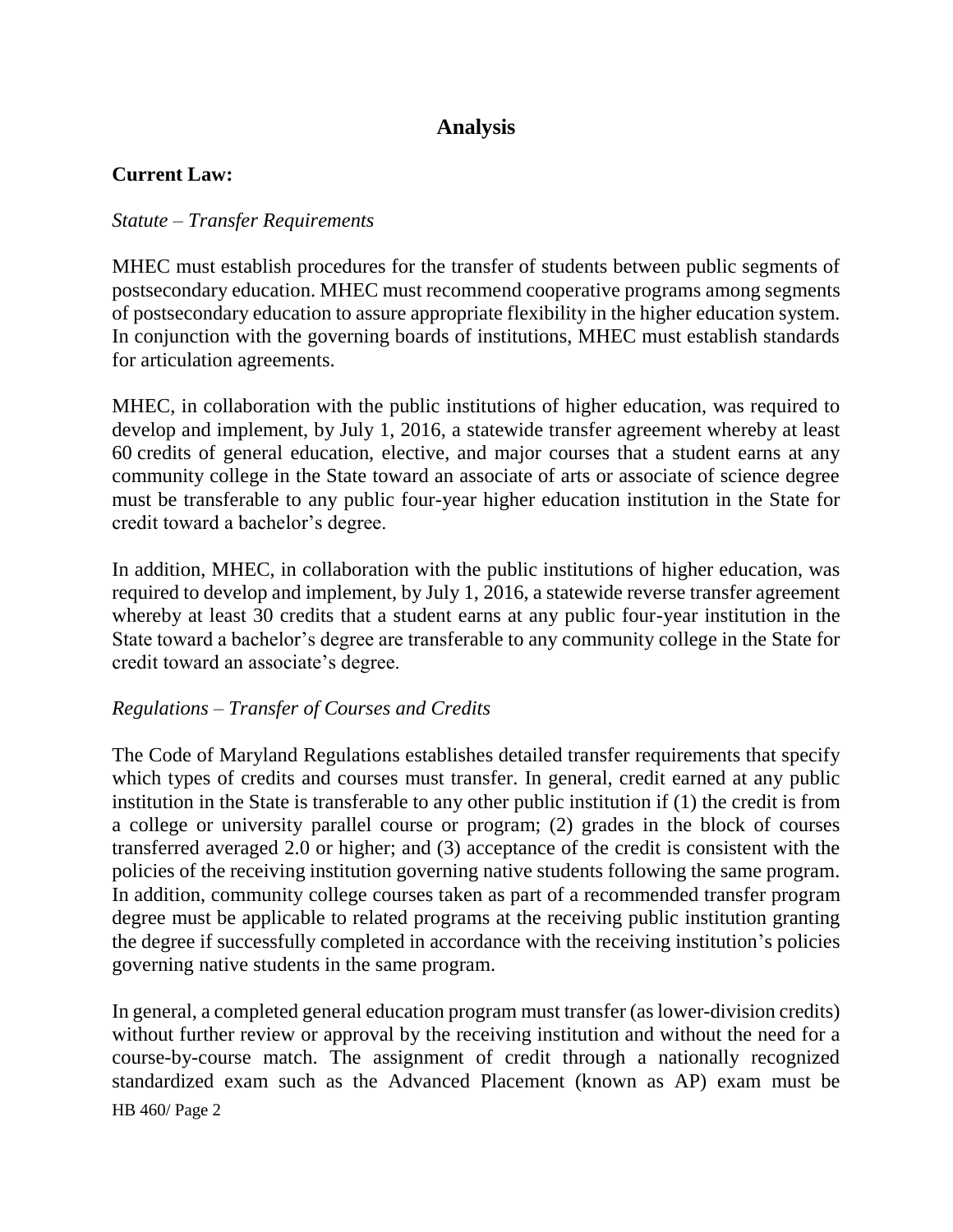determined according to the same standards that apply to native students in the receiving institution and consistent with the State minimum requirements. Other nontraditional credit, such as technical courses from career programs, must be evaluated on a course-by-course basis according to the same standards that apply to native students.

## *Regulations – Student Transfer Responsibilities*

According to regulations, a student is held accountable for the loss of credits that (1) result from changes in the student's selection of the major program of study; (2) were earned for remedial course work; or (3) exceed the total course credits accepted in transfer. A student is also responsible for meeting all requirements of the academic program of the receiving institution.

## *Regulations – General Education Courses Transfer Mediation Committee*

According to regulations, sending and receiving institutions that disagree on the transferability of *general education courses* must submit their disagreements to the Secretary of Higher Education, who must appoint a Transfer Mediation Committee to adjudicate the disagreement. Members appointed to the committee must be representative of the public four-year colleges and universities and the community colleges. The committee must address general education issues at the course or curricular level, not individual student cases. As appropriate, the committee must consult with faculty on curricular issues. The findings of the committee are considered binding on both parties.

## *Regulations – Denial of Credit*

According to regulations, the receiving institution must inform the student of the denial in writing no later than the middle of the student's first semester at the institution, and must additionally inform the student of their right to appeal the decision. If the student exercises their right to appeal, the institution must respond within 10 working days, and their decision must be conveyed to the student in writing and be consistent with the applicable regulations. If the appeal is denied, the student may, within 10 working days, request that the transfer coordinator of their sending institution intercede on their behalf. Representatives of both institutions must affirm, modify, or reverse the initial decision within 15 working days of the request. This decision is final and must be conveyed to the student in writing.

## *Regulations – Transfer Coordinator*

A public institution of higher education must designate a transfer coordinator, who serves as a resource person to transfer students at either the sending or receiving campus. The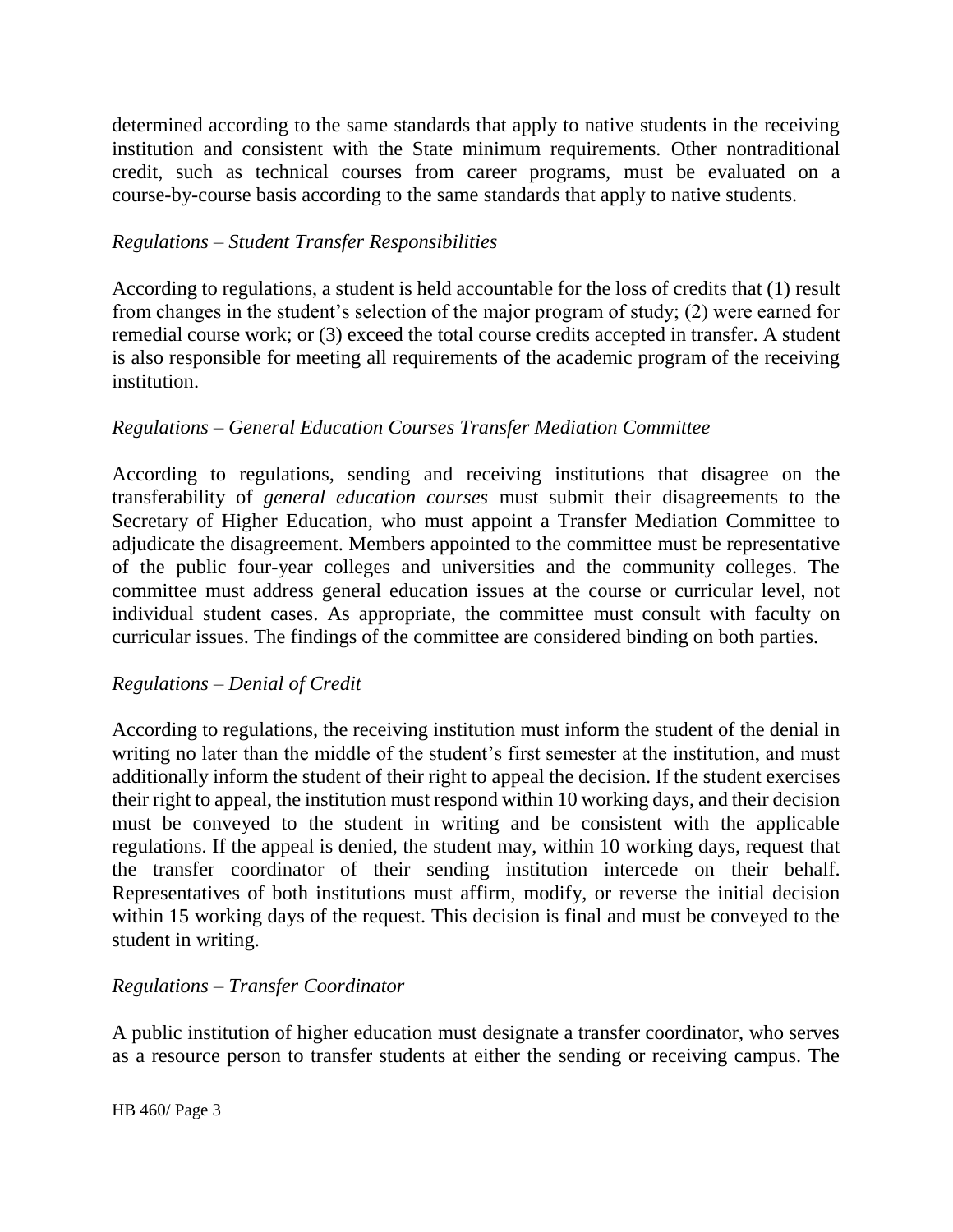transfer coordinator is responsible for overseeing the application of the policies and procedures and interpreting transfer policies to the individual student and to the institution.

### *Student Transfer Advisory Committee*

The Student Transfer Advisory Committee (STAC) was codified in statute by Chapter 327 of 2012 for a 10-year period; thus, it terminates June 30, 2022. According to regulations, MHEC must establish a permanent STAC. STAC is expected to review and analyze (1) matriculation and student support services, including admission and advising practices and (2) any other student transfer-related issues referred to it by MHEC. STAC is required to report by December 1 in odd-numbered years.

**State Fiscal Effect:** *Based on one set of assumptions*, higher education expenditures and revenues are not materially affected. Specifically, the following assumptions were used in making this determination.

- The bill only applies to transfers between community colleges and public four-year institutions in the State. Public four-year institutions are the receiving institutions and public two-year institutions are the sending institutions, as current law refers to transfer between the public segments of higher education.
- Notification by the receiving institution for denial of transfer to an enrolled student can be done with existing resources within the normal communication with the student.
- Notification by the receiving institution for denial of transfer to the sending institution and a review must be done only once for each course and not for each student who has taken the course.
- It is sufficient, in most cases, for the coordinator at the receiving institution to send an email with a list of courses denied transfer with the rationale for denial to the coordinator at the sending institution.
- The rationale for denial can be as simple as stating that the course fits into a set nontransferable category. For example, denial categories could include technical/vocational, unacceptable grade, remedial course, personal skills course, and does not meet gateway requirements.
- For cases that require a more extensive review to discover the reason for denial of transfer, it is assumed that MHEC will allow the reviews to occur in a time period that allows for the use of existing resources at both the sending and receiving institutions.

To the extent that these assumptions are not realized, public four-year higher education expenditures increase, potentially significantly for computer programming costs and personnel.

HB 460/ Page 4